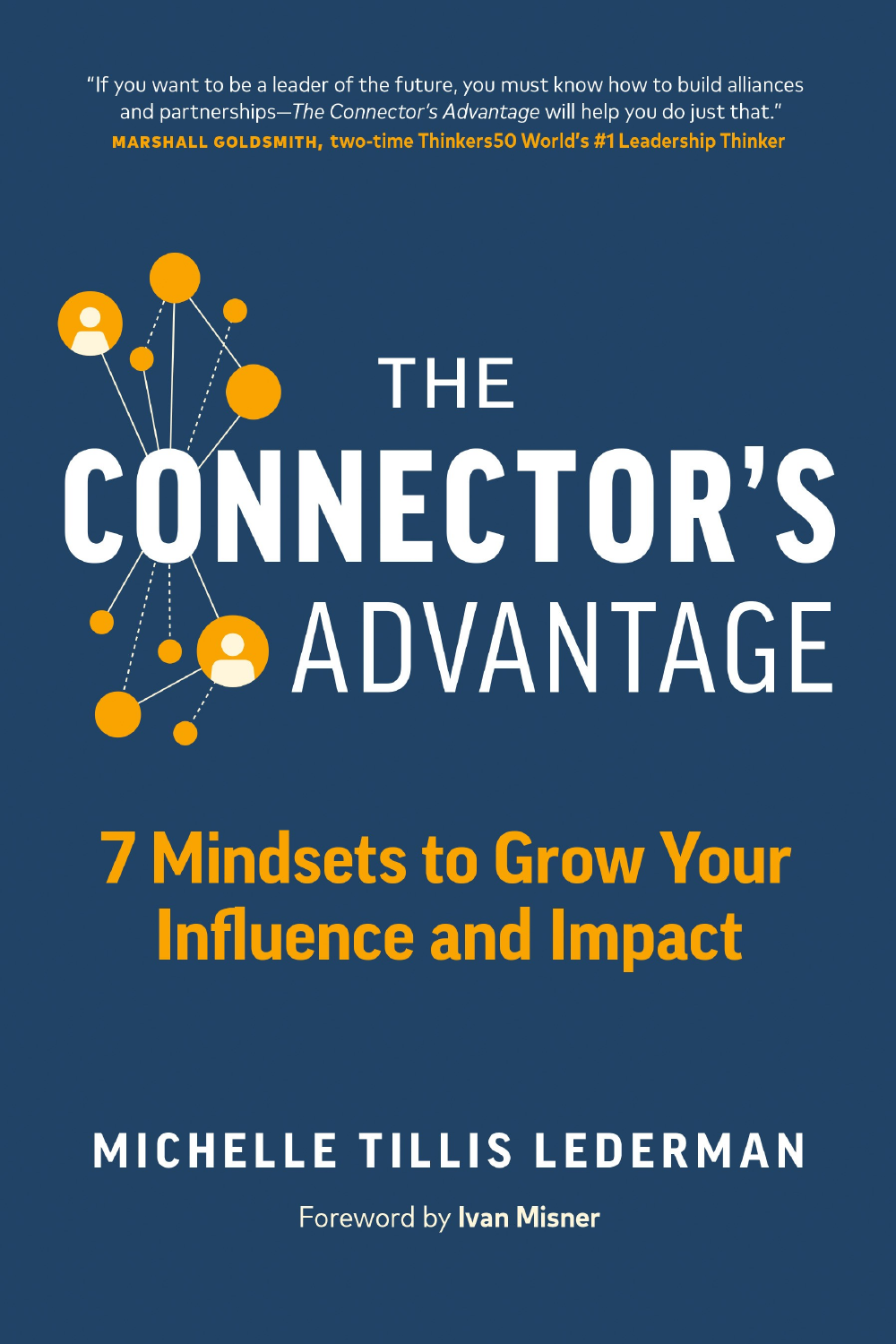

## **7 Mindsets to Grow Your Influence and Impact**

. . .

<sup>ets</sup> to Grow You<br><sup>1ce and Imp.</sup> ifluence and Impact.<br>Ifluence and Impact

**MICHELLE TILLIS LEDERMAN** 

"If you don't feel you're a social butterfly, don't worry: Michelle has solutions for you. If you're not very trusting, I'd wager that you'll be significantly more so after reading this book. Even if you don't feel you are a Connector now, you can become one, and all the knowledge you need to do so is within these pages."

**–** from Foreword by Ivan Misner, **founder and chairman of business networking organization BNI**



From one of Forbes' 25 Professional Networking Experts to Watch comes the authoritative guide to creating authentic and valuable connections. Whether you're feeling stuck in your career, looking to expand your influence or just starting out, the simple steps and insights outlined in *The Connectors Advantage* will help you create new avenues to personal and professional success.

Through carefully curated expert advice from over two dozen authors, coaches, entrepreneurs and corporate executives, networking guru Michelle Tillis Lederman drills down into the unique skills, habits and of expert Connectors, uncovering the 7 Mindsets that set them apart. Then, she carefully outlines how anyone can cultivate these mindsets to build supportive, responsive and valuable connections of their own.

### **MICHELLE TILLIS LEDERMAN**

Foreword by **Ivan Misner**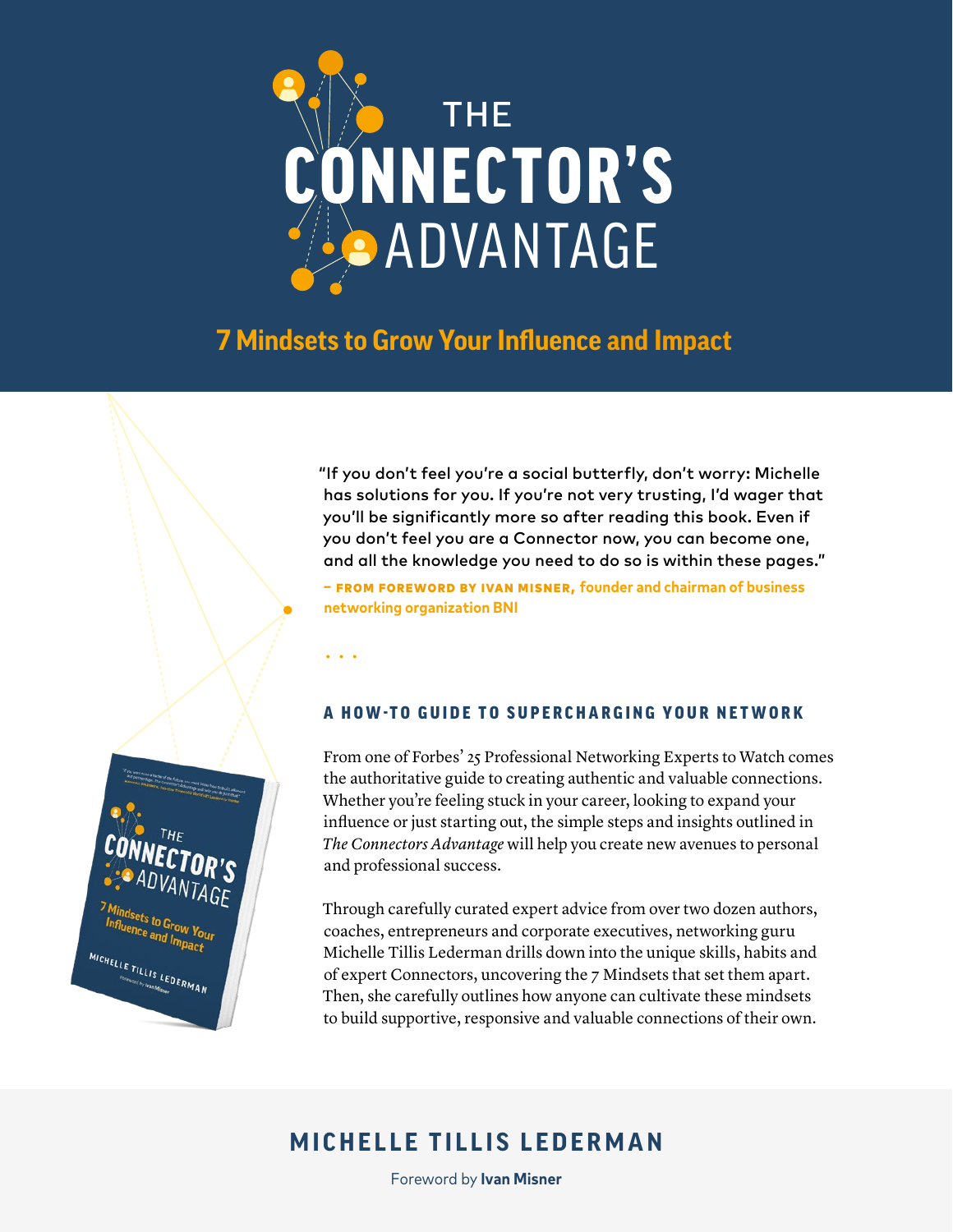*The Connectors Advantage* also provides practical information about how anyone can infuse these mindsets into their interactions, in situations ranging from networking events to email. Readers will also gain knowledge on how social media and technology tools can expand and maintain connections, with real-life examples that demonstrate how to use them to their greatest advantage.

The good news is, there's no mystery as to why some people are better at connecting than others. Whether you're an introvert or extrovert, entry-level worker or high-powered executive, you, too, can become a Connector. *The Connector's Advantage* shows you how.

#### ABOUT THE AUTHOR

**Michelle Tillis Lederman** is an accomplished speaker, trainer, coach, and author of four books, including the internally recognized *The 11 Laws of Likability.* She was named by Forbes as one of the 25 Professional Networking Experts to Watch. A former NYU professor, financial executive and recovering CPA, she now works with organizations and individuals to help them build real relationships for greater results through her company, Executive Essentials. She has worked with clients ranging from government to academia to non-profit to Fortune 500 companies, including Madison Square Garden, Citi, Johnson & Johnson, Ernst & Young, Michigan State University, Sony, and The Department of Environmental Protection. She has been featured on CBS and MSNBC, and in the *NY Times, Forbes* and *Working Mother magazine.*

#### WHY BE A CONNECTOR?

The simple truth is that Connectors find greater success in life. We are now living in the age of networking: In the agricultural age, the greatest asset was land. In the industrial age, it was the machine. In the information age, it became data and technology. Today, in the networked era, our greatest assets are our relationships; those that we have as individuals, and those we have with organizations and brands that have our loyalty.

That statistics say it all: When it comes to finding work, 85 per cent of jobs happen through connections with people you know. Scientists have found that social isolation is as detrimental to your health as smoking up to 15 cigarettes a day. Academic research has found that connected people are happier at work and at home, and that organizations that cultivate relationships within their staff are more productive and considered better places to work.

Relationship-building is critical to the success of brands and businesses as well; people are four times more likely to buy a service or product when referred by a friend. Relationship-focused businesses, such as the subscription industry, have been growing at 200 per cent annually since 2011. On the individual level, connections make things happen faster, more easily and, often with better results, whether you're searching for a new job, different career or wanting to change something in your personal life.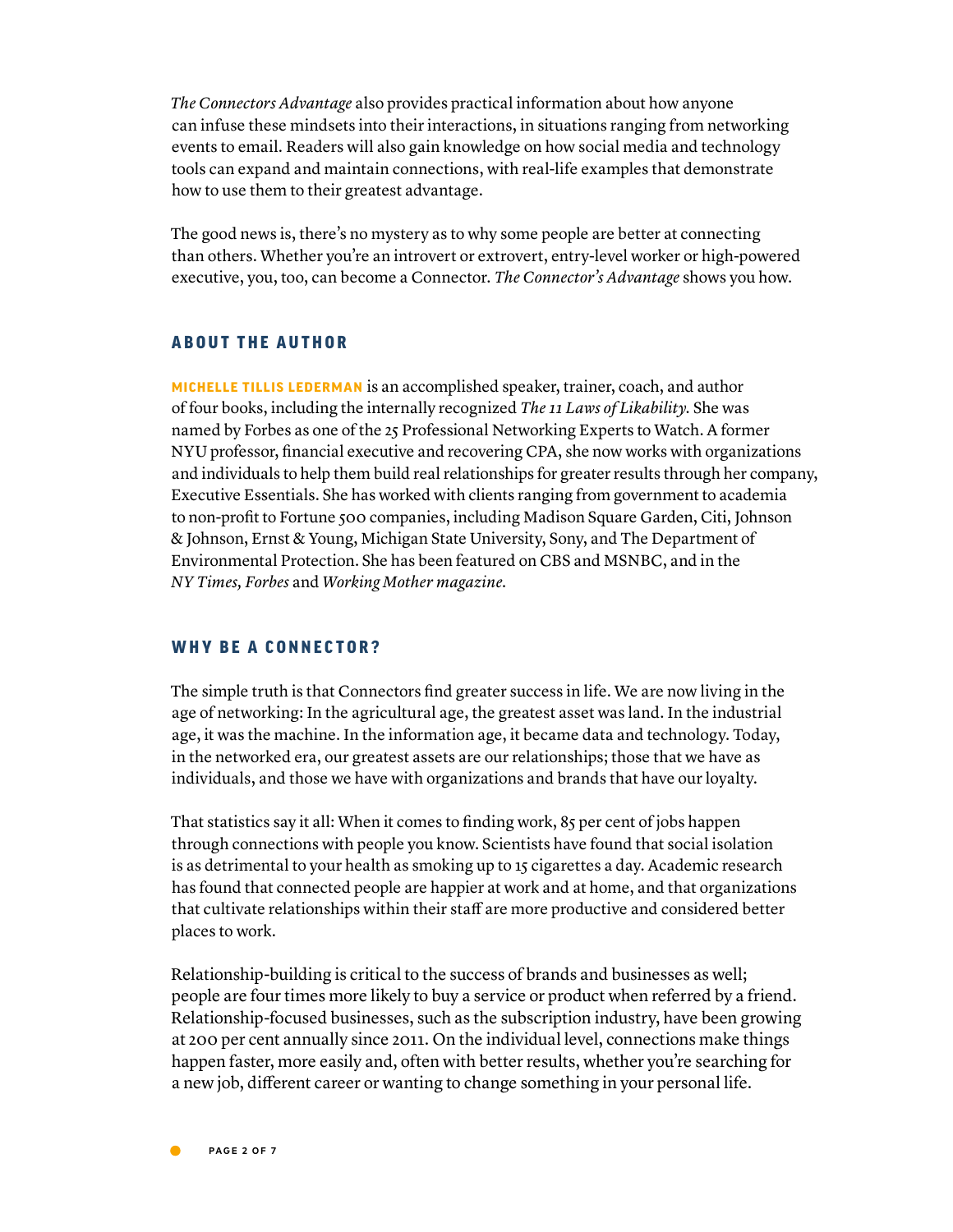#### WHAT KIND OF CONNECTOR ARE YOU?

Michelle Tillis Lederman has identified seven levels of connector:

#### **1. Global Super Connector:**

You have a broad network with geographic depth beyond their country's borders.

#### **2. Super Connector:**

The breadth of your network crosses geographic areas, demographic differences, personal interests, professional industry, job functions, titles, and levels.

#### **3. Niche Connector:**

You have a concentration in a specific area. It could be a geographic region, industry, or job function. The breadth and depth exist but only within the area of their niche.

#### **4. Acting Connector:**

Connecting has become part of your thinking. You consider how to help those in your network with introductions and information. Your network's breadth and depth are growing.

#### **5. Responsive Connector:**

You are open and willing but do not always recognize how and when you can add value, and therefore you don't initiate the connection or offer of assistance.

#### **6. Emerging Connector:**

You embody some of the behaviors, but you have not yet mastered or are not consistently applying all of the elements and mindsets.

#### **7. Non-Connector:**

You don't see the value in connecting, or are really uncomfortable with the idea of connecting.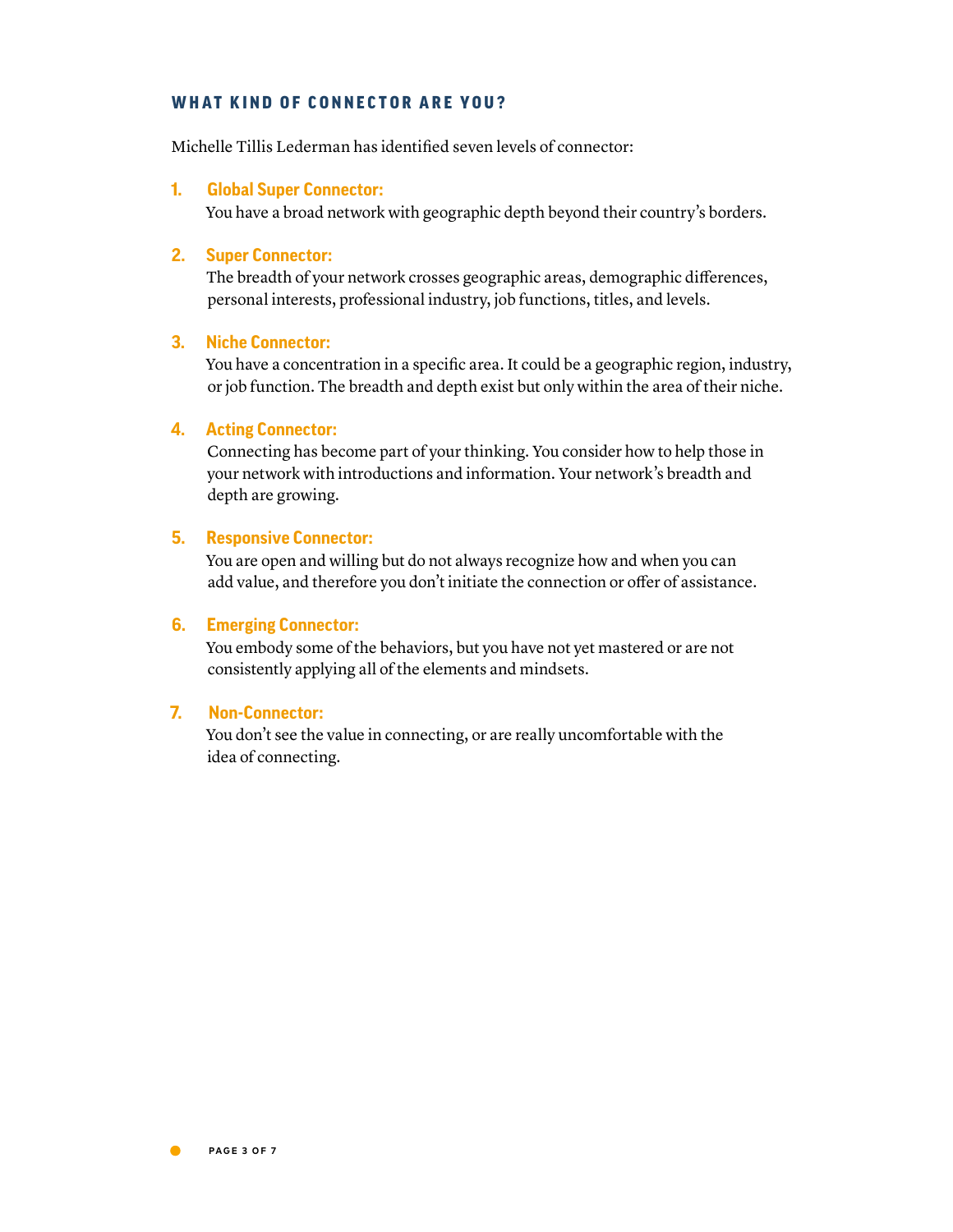#### THE SEVEN MINDSETS OF CONNECTORS

Michelle Tillis Lederman has uncovered seven mindsets that set successful connectors apart—and, in The Connector's Advantage, she outlines exactly how to cultivate them:

#### **1. Connectors Are Open and Accepting**

When you are accepting of yourself and accepting of others, you open up the potential for deeper relationships. Be aware of your own strengths, weaknesses and unique charms, and be accepting of others. Learn about the five levels of emotional intelligence and the Ladder of Inference—the thinking process you go to get from a fact or experience to a decision or action, often with untested assumptions.

#### **2. Connectors Have Clear Vision**

Know who you are, how you can be useful, what you are working on, and what assistance you need. Learn the SMARTER model of goal-setting to evaluate and refine your goals. Find balance in your life through daily rituals, and learn to ask for what you need.

#### **3. Connectors Believe in Abundance**

Cultivate a mindset of "abundance" in opportunities, work and relationships. Acknowledge when fear of scarcity causes to withhold from others, and learn to overcome it. Stop judging yourself in comparison to other people, and find opportunities to give credit to others. Transform feelings of envy into motivation.

#### **4. Connectors Trust**

Learn about the Four Pillars of Trust—authenticity, vulnerability, transparency and consistency. Learn how to work on rebuilding trust when it is lost, by apologizing and accepting responsibility, acknowledging its impact, and establishing a plan of action for re-establishing trust in the future.

#### **5. Connectors Are Social and Curious**

Learn the Dos and Don'ts of group settings, including eye contact and open body language. Find out why being an introvert or extrovert makes no difference in your ability to connect. Learn how to work a room, and find the format for connecting that feels right for you: virtual, group, or one-on-one. Find creative ways to connect, from gift-giving to podcasting.

#### **6. Connectors Are Conscientious**

Find out why it's important to follow through on your word—and make a plan on how you will do so. Learn about the communication hacks that will enhance new introductions and allow you to follow through. Know how and when to yes and no.

#### **7. Connectors Have a Generous Spirit**

Engage with others with an open heart and without judgment. Add value to others however small the action may be. Give credit to others and amplify their generosity. Set boundaries and, above all, be generous with yourself.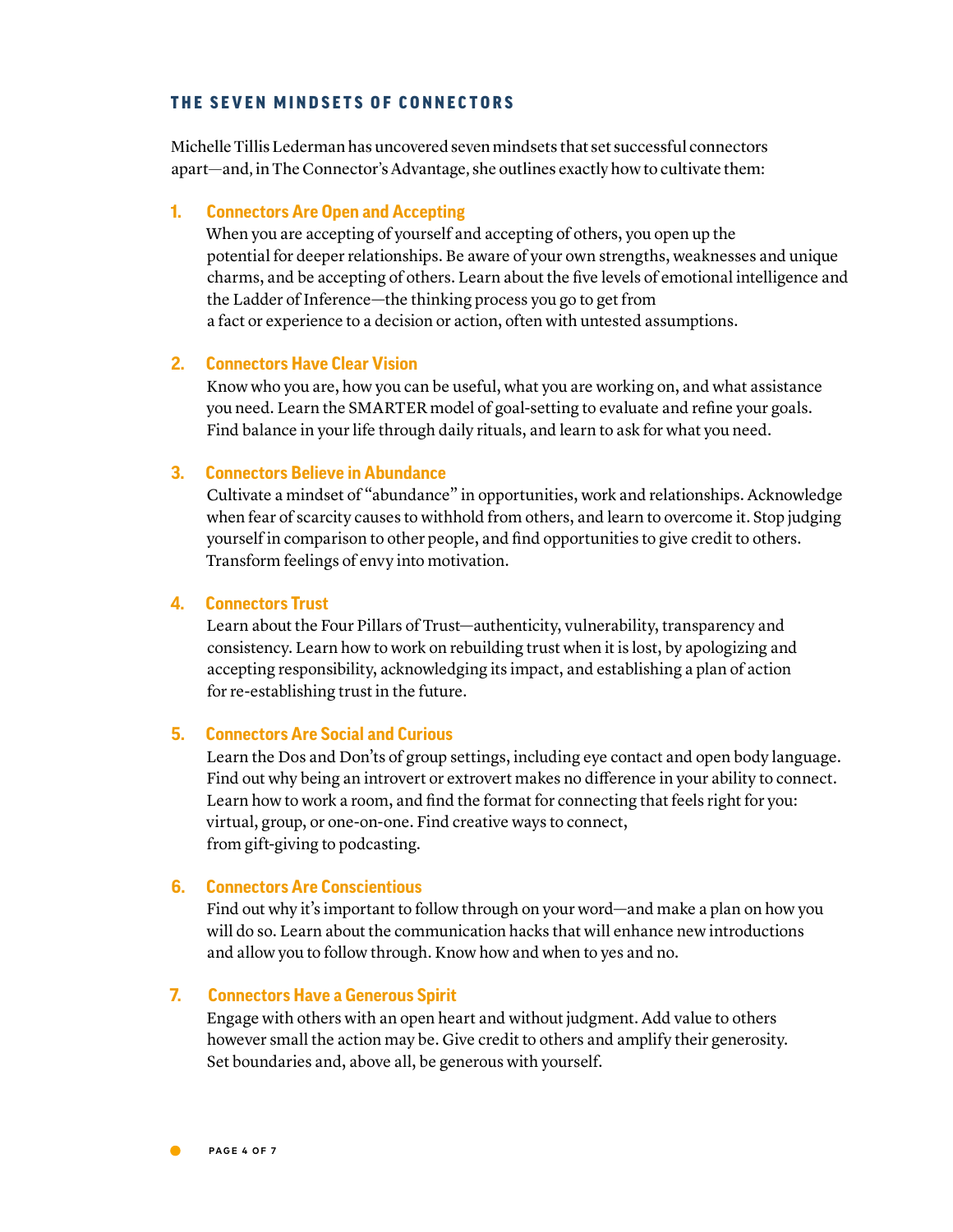#### SAMPLE INTERVIEW OUESTIONS FOR THE CONNECTORS ADVANTAGE:

- 1. What inspired you to write *The Connectors Advantage?*
- 2. This book is filled with examples featuring people from different walks of life, from members of your own family to high-powered CEOs. Who do you feel will benefit the most from reading this book?
- 3. Your first book, *The 11 Laws of Likability,* focused on networking. How does *The Connectors Advantage* build on your previous book?
- 4. What are the most common mistakes people make when it comes to networking and connecting?
- 5. You write that introverts can be great connectors. That seems counter-intuitive. Is it really possible for a wallflower to become a super connector?
- 6. I've always thought that people are born being good at connecting or not. But you describe a whole spectrum of connectors—can you explain why that is?
- 7. How can someone figure out what level of connector they're at, and what does it take to "level up"?
- 8. How did you come to discover the Seven Mindsets of Connectors that you write about?
- 9. You say that one of the mindsets is that connectors have a clear vision—and you write about asking for and receiving help. Can you explain why that's important?
- 10. One of the Seven Mindsets of Connectors you write about is being conscientious—but you also note that being conscientious doesn't mean saying yes to everything. How do you know when to say no, and how can a connector do that without jeopardizing a connection?
- 11. Should everyone aspire to be a "super connector" or "global super connector"?
- 12. Maintaining a large network of connections seems like a rather time-consuming task. How can someone keep their connections fresh and authentic without it eating into their schedule?
- 13. A lot of people really feel uncomfortable at traditional networking events. Can you be a Connector without attending these large gatherings?
- 14. What is one thing anyone can do to become a better connector?
- 15. What social media is your favourite for connecting? Why do you prefer it?
- 16. You end the book by talking about being an "inclusive connector". What does that mean?
- PaGE 5 OF 7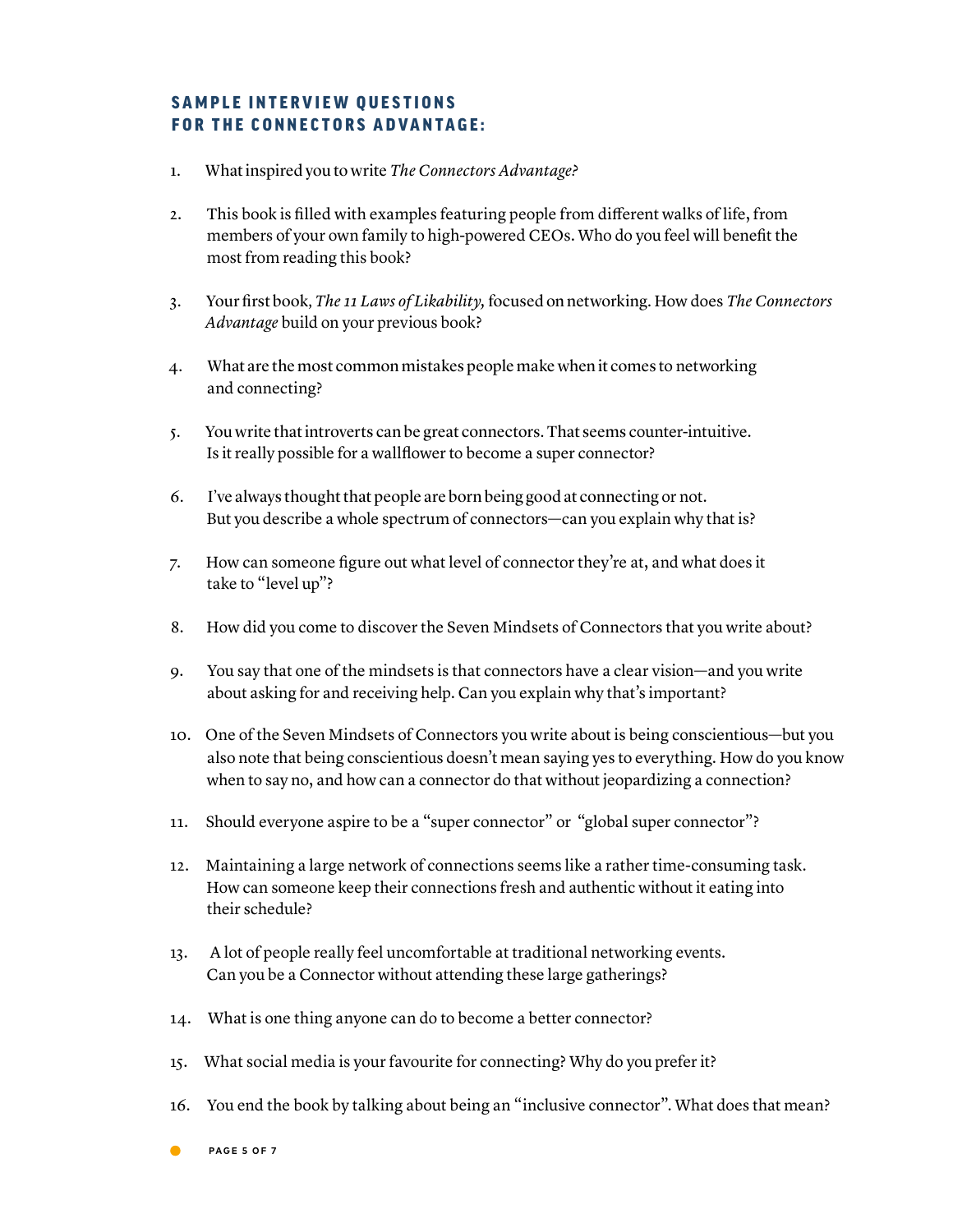#### WHAT PEOPLE ARE SAYING ABOUT THE CONNECTORS ADVANTAGE:

"

Too often I've met women who are held back, not by their talents, but by a lack of confidence in putting themselves out there. *The Connector's Advantage* is the book many of us have been waiting for—a guide that truly illuminates how to cultivate and grow a strong circle of connections to attain greater and faster success." **– Sally Helgesen, best-selling author, speaker and leadership coach, cited by Forbes as the world's premier expert on women's leadership**

#### "

I've worked in the White House, Hollywood and Silicon Valley—none of which would have been possible if I hadn't cultivated strong relationships with the right people. Like me, Michelle Tillis Lederman has walked the walk, and has the credentials to prove it. As one of Forbes Top 25 Networkers, she is a virtuosoin creating connections. *The Connector's Advantage* is a masterclass in networking, from one of the best." **– John Corcoran, creator of Smart Business Revolution**

#### "

As the CEO of a multimillion-dollar business and a leadership coach, I'm often called on to share my insights with others. My advice is always the same: create authentic, human connections within your organization and beyond. Not only does Michelle Tillis Lederman understand how to do this, but she can communicate this knowledge this with ease. The Connector's Advantage is the authoritative guidebook to navigating and maximizing the potential of your network." - GARRY RIDGE, President and **CEO of WD-40 Company, Marshall Goldsmith Certified Coach**